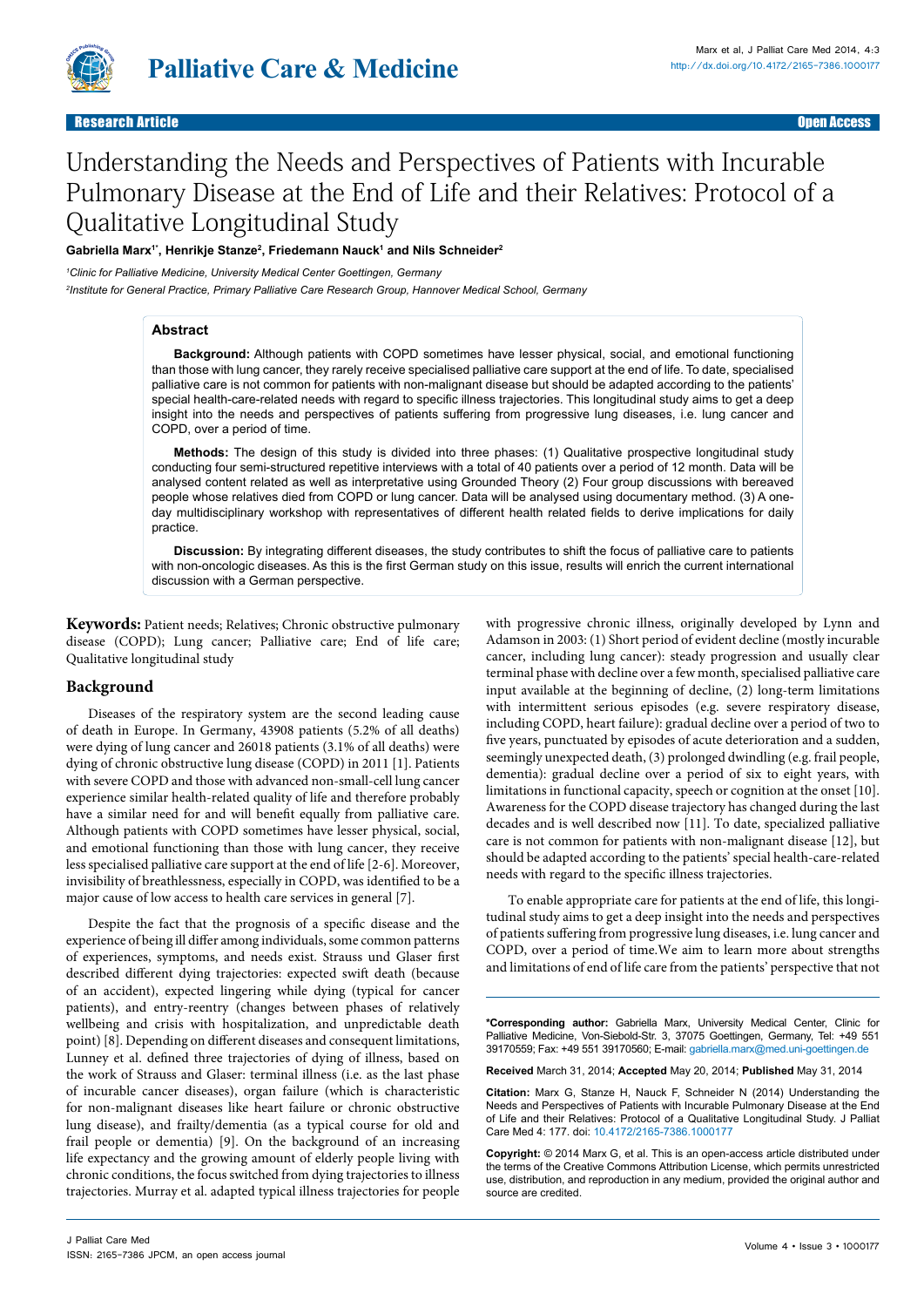necessarily correspond with the professional perspective, i.e. we hope to identify health service related gaps to improve end of life and palliative care. We also aim to identify differences and similarities of care needs regarding two of the above-mentioned trajectories: *short period of evident decline* and *long-term limitations with intermittent serious episodes*. To know more about these characteristic illness trajectories and the associated patients' needs may improve palliative care [10].

The following research questions will be explored:

What are the major needs of patients with COPD or lung cancer at the end of life (including medical, nursing care or psychosocial needs) and to what extent could these needs be satisfied?

How do the perspectives and needs change over the last phase of the illness trajectory?

Which differences, depending on the respective illness (oncological: lung cancer, non-oncological: COPD), can be identified?

What are the relatives' perspectives and needs and how do they differ from those of the patients?

# **Definitions**

To date, the definitions of the terms *end of life* and *palliative care* as well as *hospice care* and *terminal care* are not yet clear and they are often used interchangeably [13]. Even the official position paper of the European Association for Palliative Care (EAPC), the "White paper on standards and Norms for hospice and palliative care in Europe: part 1 - Recommendations from the European Association for Palliative Care" could not develop consistent recommendations for a common terminology [14].

Historically, palliative care was often the last stage of care, in the terminal phase especially for cancer patients. At least since Temel et al. showed that integration of palliative care early in the therapeutic process can lead to both better quality of life and life prolongation [15], palliative care needs to be understood as a care option in an early phase of an incurable disease. In this study, we therefore define palliative care according to the current definition of the WHO. It emphasizes the importance of symptom management at an early stage of the disease and suggests expanding palliative care beyond terminal illness to become an integral part of care for patients with a severe disease, sometimes starting at the time of diagnosis alongside potentially curative treatment [16]. Consequently, especially patients with non-malignant diseases or frailty, who receive less specialised palliative care, should be included and could benefit from palliative care at any point in the illness trajectory. To define a patient's end of life is difficult, and to date specific indicators for an end-of-life time frame are lacking [13], as this phase mainly depends on the underlying disease and the illness trajectory [17]. As a practical definition, the State-of-the-Science Panel of the National Institutes of Health Stateof-the-Science Conference suggests defining end of life according to the evidence of (1) the presence of a progressing chronic disease with pronounced symptoms of functional impairments and (2) the presence of symptoms or impairments resulting from the underlying conditions leading to death, that require care [17].

# **Methods/Design**

The design of this study is divided into three phases, with the main focus on the first phase:

**Phase 1:** Qualitative prospective longitudinal study with repetitive interviews with patients and their relatives (if preferred by the patients).

**Phase 2:** Group discussions with relatives of deceased patients to get insight into experiences and needs of bereaved people.

**Phase 3:** Multidisciplinary workshop to discuss empirical results of the interviews and the group discussions with experts of different fields, and to derive implications for daily practice.

# **Phase 1: Interviews with patients**

**Design:** To get a broad as well as deep insight into the perspectives and daily needs of patients, we chose a prospective longitudinal design referring to the methodical work of Murray et al. [18,19]. Contrary to qualitative cross-sectional studies, a qualitative longitudinal design provides the chance to gather patients' and relatives' experiences according to the dynamic process of the course of the illness. It also allows to timely analyse change, wherefore a series of qualitative interviews implies the possibility to better understand and describe the daily life and daily needs of seriously ill and dying people.

**Participants:** This study focusses on patients with a limited life expectancy. Inclusion criteria are: (1) Patients with diagnosed lung cancer in a progressed stage (small cell lung carcinoma or non-small cell lung carcinoma, stage III/IV); no further inclusion criteria are defined for these patients, because the prognosis is usually clear for this advanced stage of illness (see above). (2) Patients with a diagnosed severe COPD (stage III/IV according to GOLD [20]). The prognosis for patients with COPD is uncertain compared to those with lung cancer. Therefore, additional clinical parameters were defined to identify patients with a poor prognosis [21] and to ensure optimal clinical-prognostic comparability of the patient groups: self-reported breathlessness at rest or under slight physical activity, symptomatic heart failure, body mass index <21, and frequent hospitalization because of acute bronchopulmonary infection or breathlessness.

We use a purposive sampling strategy including heterogeneous demographic variables (e.g. sex, age, social status/rural residency) and aim to recruit 40 patients in total (20 patients per disease), which is an appropriate sample size for qualitative studies. According to the experiences of Murray et al. [18] and Pinnock et al. [19], we expect a drop-out rate of about 50-60% because of death, withdrawal from the study or inability to be interviewed (Table 1). Each participant will be interviewed by the same person in order to ensure continuity.

Field access takes place in cooperation with specialized hospitals in Lower Saxony, Germany. Resident physicians address potential study participants during their ambulatory or inpatient hospital stay (e.g. before starting chemotherapy in an outpatient clinic or because of acute crisis intervention) according to the inclusion criteria and provide them with information about the study. If they show general interest in participation, the researchers further inform the participants regarding details of the study.

**Data collection:** After written informed consent is given, four serial semi-structured interviews with eligible patients will be conducted four-monthly over a period of 12 month  $(t_0-t_3)$ . Initial interviews will be conducted at the participants preferred place: initially usually during the hospital stayright after recruitment (if the patients are willing and

|                      | <b>Number of participants</b> | <b>Number of interviews</b> |
|----------------------|-------------------------------|-----------------------------|
| Baseline $(t_0)$     | 40                            | 40                          |
| 4 month $(t_1)$      | 32                            | 32                          |
| $8$ month $(t2)$     | 24                            | 24                          |
| 12 month $(t_2)$     | 16                            | 16                          |
| Interviews in total: |                               | 110                         |

**Table 1:** Expected number of patients and interviews over the course of study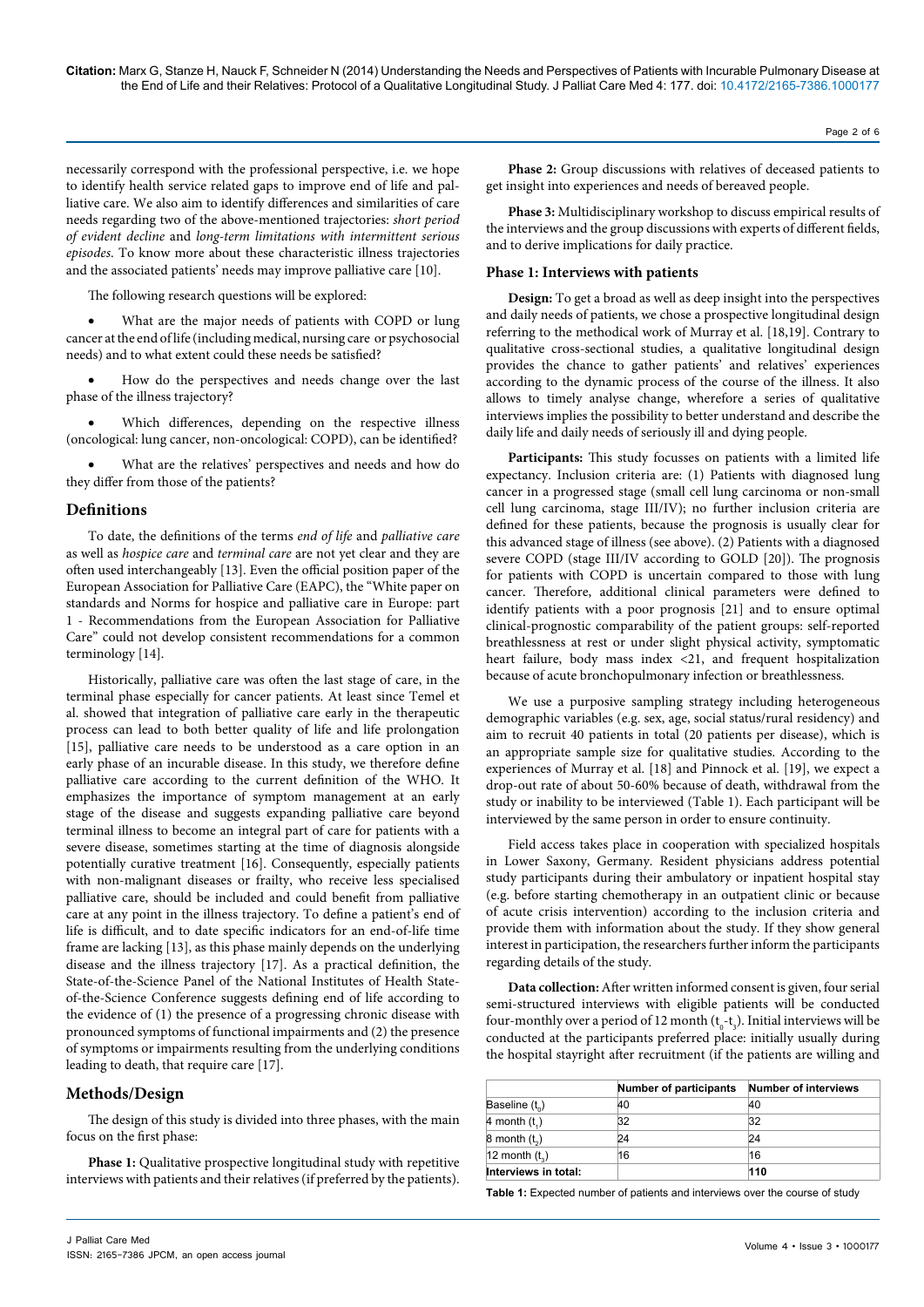able to); succeeding interviews will take place at the patients' home. During our previous end of life research we experienced patients wishing to have their close relatives by their side wherefore a combined interview will be tolerated [19]). During the first interview  $({\rm t}_{_{0}})$ , patients will be encouraged to narrate their illness story from the occurrence of first symptoms until present. With these first interviews we aim to gain insight in the individual experiences and needs if being diagnosed and living with a progressive lung disease. The additional interview guide which focuses on care-related issues, is a modified version of the interview guide developed by Pinnock et al. [19].

The interview guide covers the following issues using open-ended questions:

Daily practical experiences, possible problems, and structural support available,

- Current problems and issues,
- Communication and information needs, and
- Suggestions/wishes.

Although questions are pre-formulated, the interview guide should be used flexible according to the patients' individual thematic priorities and relevancies (full topic guide shown in Table 2).

The follow-up interviews  $(t_1-t_3)$  address these issues in order to get insight of treatment and care- and needs-related changes from the patients` perspective. Field notes subsequent to any interview will complete data collection. These memos encompass impressions of the interview situation, the patients' condition, possible disturbances, first hypotheses et cetera.

All interviews will be audiotaped and transcribed verbatim (Table 3).

**Data analysis:** According to the research question and the design of the study, we aim to develop a theory about the meaning of being ill by systematically considering the illness trajectory, the patients' health related needs and possible gaps in healthcare provision using grounded theory [22,23]. Grounded theory is an appropriate method as it allows both systematically integrating established concepts (e.g. trajectories of dying) in the analysis process, and gaining new insights in the patients' illness experiences by following abductive reasoning [24]. The aim of grounded theory is to "uncover relevant conditions" and "to determine how the actors [...] actively respond to this conditions" [22]. Further, a continuous analysis process, as suggested by Glaser and Strauss [23], enables the interviewer to make reference to interim findings during the follow-up interviews. The core activity in the analytical process is the iterated comparison of data in search for similarities and differences

#### **Introduction and opening question**

How do you feel today? Is there anything you want to tell before we start the interview?

- We are interested in individual experiences of people diagnosed with severe lung diseases and aim to contribute to improve care related needs for these patients. *Invitation to tell*: Please tell me what happened, when the disease was diagnosed and what happened in your life since that time. May be you could elaborate on all details that seems relevant for you. Please take as much time as you want.
	- *Stage direction*: While you tell, I will restrain requesting, but listen to your story. I will just make some notes and come back to them later. We have sufficient time. If you need a pause, please tell me.

#### **Additional questions**

*(as long as they were not yet mentioned, or to deepen the issue)*

#### **Daily practical experiences, possible problems, and structural support available**

- Please tell me a typical daily routine
- Please tell me a typical weekly routine, including weekend
- Thinking about your daily or weekly routine: where do you need daily support? Do you get this support? What kind of changing do you wish to have? May be you remember some situations you could tell me?

#### Additional (if required)

- What kind of support do you receive presently?
- How was your present support be arranged? Did you know, what kind of support exist for a person suffering from a severe lung disease? Did anybody help you with that?
- Please think: What kind of further support could help you?

#### **Current problems and issues**

#### Symptoms, discomfort

- What kind of symptoms, discomfort or concomitant effects of the disease or the therapy are currently problematic for you? How are they treated?
- What kind of examination and treatment do you currently receive and what are they for?
- What do you feel, to what extent these examinations and treatment impair your daily life? (How do you perceive this?)

## Social contacts

Please tell me something about your social contacts, your relationship to your friends and family. How were they before you were diagnosed and how are they now? May be something has been changing over time? Please tell me single situations that stick in your mind.

- Personal issues
- What personal issues currently bother you? (worries/fears)
- What are you doing to solve these issues? How did you get the idea to do this?
- When you look back: In the context of your disease, what did surprise you most

## **Communication and information needs**

- Do you remember the encounter, when the diagnosis was told you? What happened? How did the following initial clinical interviews rsp. intake interviews with doctors and nurses or other involved personnel after diagnosis?
- With whom do you speak currently about your disease, prognosis and therapies? What happens during these encounters?
- What kind of experiences did you make in facilities that you had to visit during your disease (hospitals, emergencies, rehab clinic, therapy center)? Please tell me about positive and/or negative experiences you have made.

#### **Suggestions/wishes**

Please imagine optimal care: How should this be organized and constituted? Which wishes do you have? What should remain unchanged, what should be changed?

### **Closing the interview**

- Is there anything you want to tell me, may be something that is important to you, and we didn't have talk about?
- How do you feel now? How did you experience the interview?

\*This is a translated version of the German original for the purpose of publication.

**Table 2:** Interview guide for serial interviews with patients\*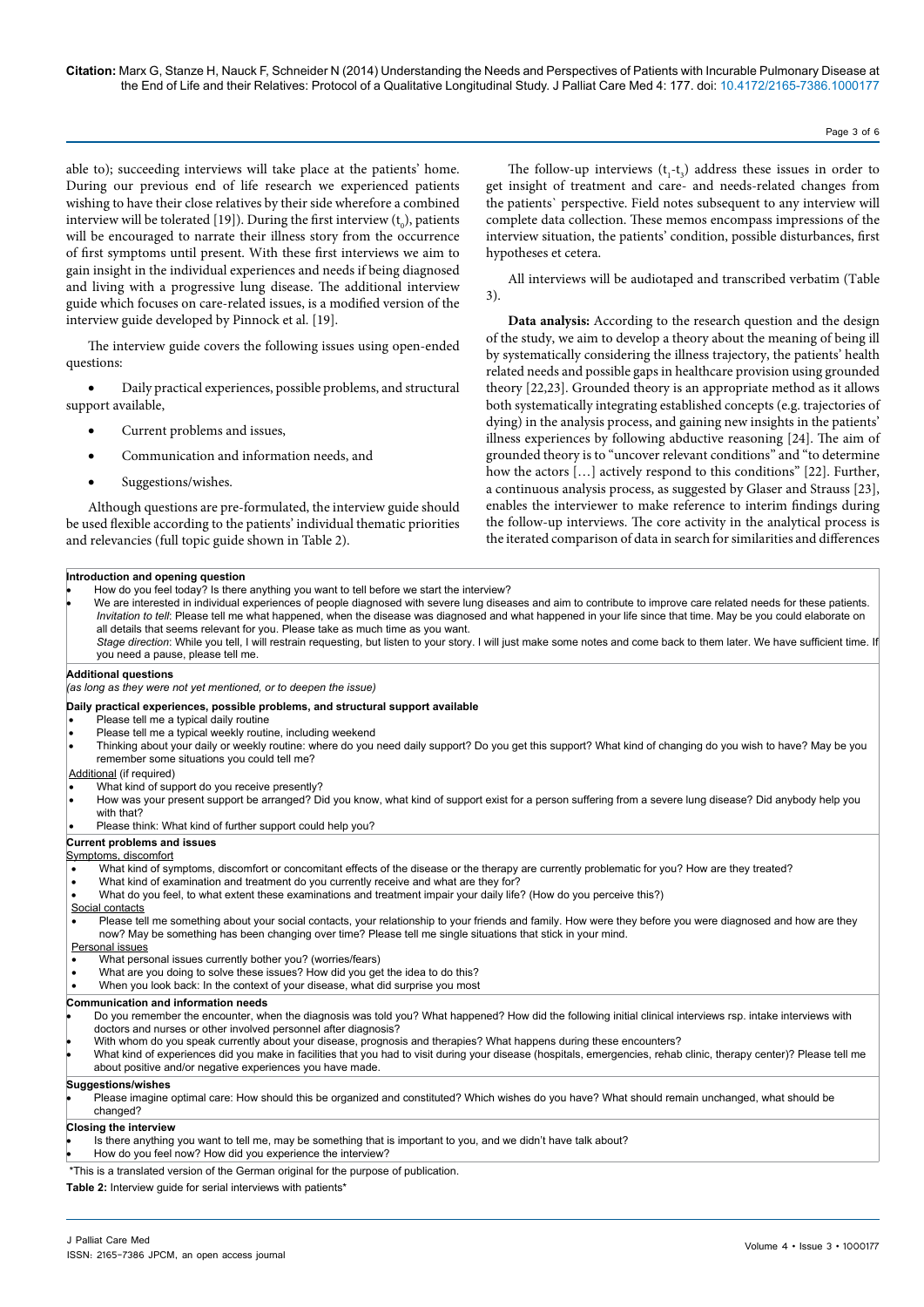**Citation:** Marx G, Stanze H, Nauck F, Schneider N (2014) Understanding the Needs and Perspectives of Patients with Incurable Pulmonary Disease at the End of Life and their Relatives: Protocol of a Qualitative Longitudinal Study. J Palliat Care Med 4: 177. doi: [10.4172/2165-7386.1000177](http://dx.doi.org/10.4172/2165-7386.1000177
)

Page 4 of 6

|                | Comma: short brake, short pause (maximum one second)                                                                     |  |
|----------------|--------------------------------------------------------------------------------------------------------------------------|--|
| (3)            | Parentheses with a number, pause, length of time in seconds                                                              |  |
|                | Pipe and underscore: beginning of an overlapping talk of two or more people; also marker of a rapid turn taking          |  |
| bad=experience | Equal sign: rapid repetition, contraction with no gap of silence                                                         |  |
| no             | Bold: accentuated speaking                                                                                               |  |
| MAY BE         | Capitals: loud talk                                                                                                      |  |
| 'may be'       | Single quotations marks: quiet talk                                                                                      |  |
| noooo          | Attached vowels: drawl; the more vowels attached, the longer the drawl                                                   |  |
| becau-         | Hyphen: break-up                                                                                                         |  |
| because        | Spaces between the letters: slow talk                                                                                    |  |
|                | Question mark: distinct raise of the voice                                                                               |  |
|                | Point: Distinct climb down                                                                                               |  |
| ((laughing))   | Filled double parentheses: commentary of the transcriptionist to an event, sound, detail, that is not easily transcribed |  |
|                | Slash: beginning and length of the commented phenomenon                                                                  |  |
| (sure)         | Filled single parentheses: doubt about the spoken words                                                                  |  |
|                | <i>Empty single parentheses:</i> speech is not to decode; the length of the parentheses shows the length of the speech   |  |
| $l$ /mhm//     | Double slashes: short reaction of the interviewer; external (third) persons are signed as //EP: mhm//                    |  |

**Table 3:** Transcription convention adopted in this study

within and between the two patient groups (COPD and lung cancer). Coding process will be conducted and synthesised mainly by four researchers of different disciplines (sociology, health care research and medicine), and, in addition, discussed and revised within periodical interdisciplinary qualitative research workshops.

Subsequent comparative cross-sectional analysis will contrast the differences and similarities in patients' health related needs. Additionally, for case related longitudinal analysis we will consider the individual illness experiences over the time course.

Analysis will be conducted in three steps, which are carried out concurrently: open, axial, and selective coding. *Open coding* is the process of labelling phenomena (e.g. specific experiences) within the course of illness and end of life care by answering the questions 'what is this?' and 'what does this represent?'. Subsequently, the developed concepts within the phenomenon are categorized (i.e. concepts are grouped). *Axial coding* is the procedure connecting a category (phenomenon) and its subcategories. This means to specify the context of the phenomenon considering the coding paradigm (What are the causal and context conditions related to that phenomenon, the actions and interactional strategies, and their practical consequences?) [22]. *Selective Coding* is the process of selecting the core category and systematically relating it to other categories which develops a Grounded Theory (system of categories) based on the data. The whole analytic process will be accompanied by successive memoing hypotheses and theoretical thoughts. MAXQDA will support data analysis.

## **Phase 2: Group discussions with relatives**

**Design:** At the final stage of phase 1 (see above) group discussions will be conducted with relatives of recently deceased patients with COPD or lung cancer. We aim to get insights about how they have experienced the last weeks and days before death and what kind of needs they themselves have had during that time and may still have. As people are not always aware of their feelings and needs, a promising way to collect data and understand issues relevant for end of life care involves the method of group discussion for data collection and the documentary method for analysis. Both methods were established by Ralf Bohnsack [25,26] and refer to Karl Mannheim's theory of the specific immanent meaning of a discourse. According to this theory, people with similar biographical experiences are able to understand one another without interpreting what is literally communicated (implicit understanding).

**Participants:** In this phase of the study, we focus on people who lost a relative to COPD or lung cancer three to 12 month ago. Potential participants will be recruited through interview partners of phase 1 (relatives of deceased participants) or through cooperating hospitals, support groups in Lower Saxony, and the Patientenuniversitaet at Hanover Medical School, Hanover, Germany. After giving informed consent, the potential participants will receive a short questionnaire to collect demographic data. These data will be the basis for group composition (see below).

**Data collection:** We aim to conduct four group discussions with six to eight participants each. This group size is appropriate for a running discussion [27,28]. Groups will be composed to ensure maximum homogeneity (e.g. illness of the deceased relative, duration of illness, how much time has passed since the death, participants' sex). This is essential for group dynamic and continuous discussion [25] and may motivate participants to "act as co-researchers taking the discussion into new and often unexpected directions" [27].

To encourage discussion at the beginning, the participants will be asked to narrate and then discuss their experiences regarding living with a relative dying of COPD respective lung cancer. Additionally, in the second part of the group discussion, an interview guide, developed from the literature and the results of phase 1, will be used to focus on these topics. Two researchers will moderate each group discussion. The facilitators' role will be nondirective and they will therefore allow and encourage all participants to talk to each other and to frankly discuss the topics. By doing so, the participants will have the opportunity to prioritise, and new relevant aspects may arise. Group methods have proven to be suitable for bereaved people as they are less burdensome than interviews [29].

Group discussions will be audio recorded and transcribed verbatim (Table 2).

**Data analysis:** While the underlying meaning of communication is often subconscious and therefore non-verbalizable, the documentary method of analysis allows us to analyse these underlying patterns of meaning beyond literal content, using an interpretative approach in addition to the explicit content of the discourse. The interpretative process of analysis requires a two-step approach: the *formulating interpretation* refers to *what* is said, i.e. the relatives' reflected action and thinking; the *reflecting interpretation* refers to *how* and in *what context* the topic is discussed, i.e. the underlying patterns [25]. Analysis will be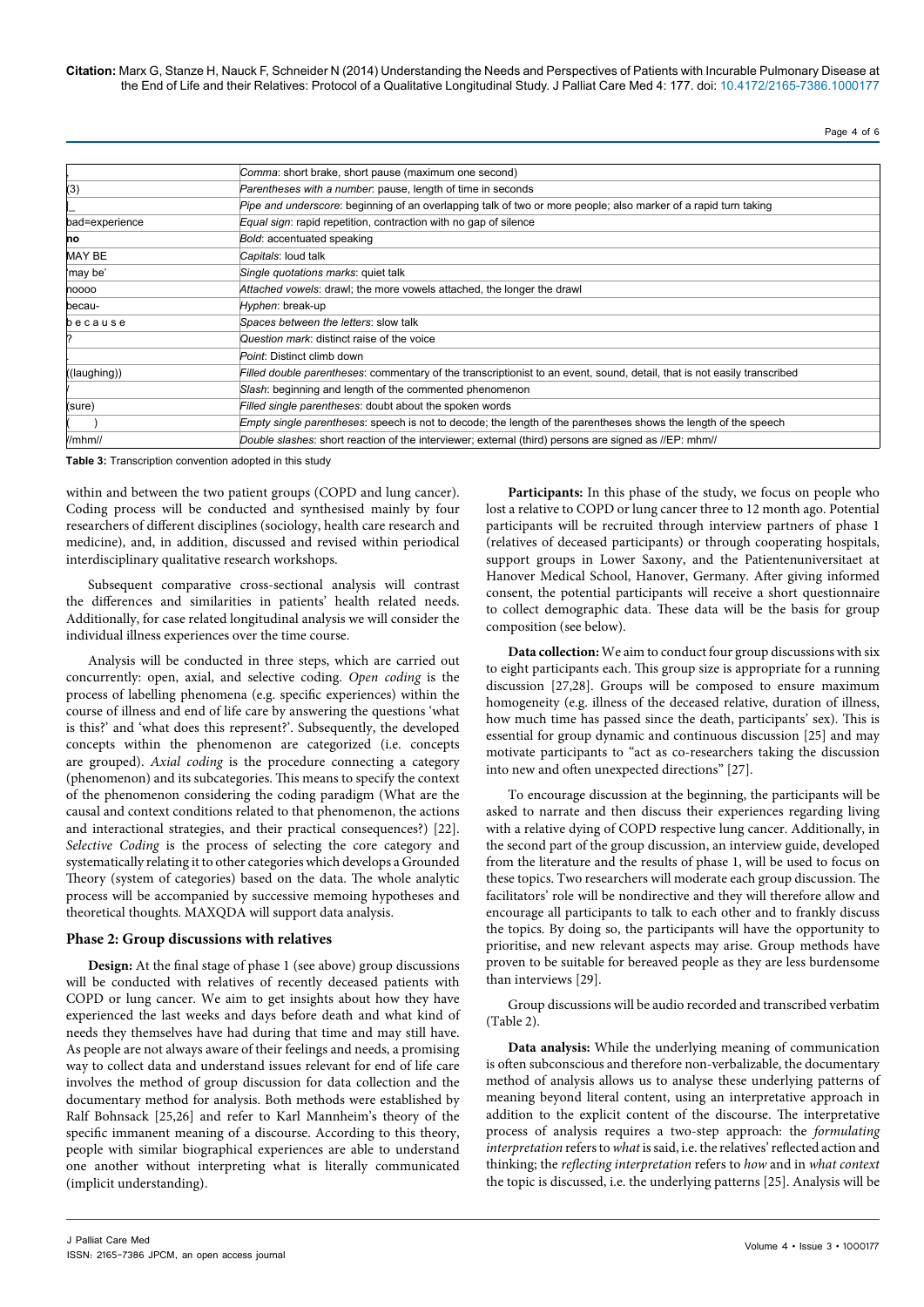Page 5 of 6

conducted mainly by two researchers, and additionally discussed and revised within the above mentioned qualitative research workshops.

## **Phase 3: Expert workshop**

**Design:** As the last step, a multidisciplinary workshop with representatives i.e. in the field of professional medical and nursing associations, health politics, church, patients' organizations, and science will be conducted. The aim of this workshop is to develop strategies in order to specifically improve care for patients with chronic (lung) diseases at their end of life. Targeted issues amongst others are qualification of health care providers, service planning, and organizational and psychosocial support for patients and their relatives.

**Participants:** Potential participants will be recruited through respective institutions in Lower Saxony, Germany. The expected number of participants is about 15 to 20 including the research workgroup and the national and international cooperation partners.

**Data collection:** In this one-day workshop, main categories derived from the interviews and focus group discussions will be presented and discussed using interactive techniques (i.e. small group work, meta-plan technique). These techniques are appropriate to motivate a detailed thematic reflection.

**Data analysis:** The results of the workshop will be transferred into a strategy paper for implications to improve end of life care considering medical, nursing care and social aspects as well as aspects of future structure in end of life and palliative care. The paper will be passed on to policy makers in Lower Saxony and Germany.

## **Ethics**

The study received approval by the ethics committees of the Hanover Medical School (Registration No.: 5896) and the University Medical Centre Goettingen (Registration No.: 19/11/12). Written informed consent will be obtained from all participants. Consent includes the option to withdraw from the study at any time.

## **Discussion**

The necessity and implications of providing adequate palliative care to patients with COPD or lung cancer is nationally and internationally discussed [2,3,5,28,30-32]. Although it is known that progressed COPD and advanced lung cancer bring about similar physical symptoms and psychosocial burden, there is a difference in end of life and palliative care provided for either one or the other disease. In Germany, palliative and end of life care is separated in two coverage areas, primary (general) palliative care and specialized palliative care, which has mostly focused on special needs of patients suffering from progressive malignant diseases, leading to differences in provision of palliative care. Results of this longitudinal study will promote the understanding of patients' and relatives' (resp. the bereaved peoples') care-related needs and wishes, which may change during the course of the respective disease (COPD or lung cancer). As this is the first German study on this issue, results will enrich the current international discussion with a German perspective.

By integrating different diseases, the study contributes to shift the focus of palliative care to patients with non-oncologic diseases. Due to the expert workshop, findings may be rapidly transferred into practice, as the applicability will be discussed with participants working in the field of medical practice as well as stakeholders and policy makers. Thus, the gap between primary and specialized care might be reduced by broadening specialised palliative care as well as deepening primary palliative care in order to enhance end of life care practice for the benefit of patients and their relatives.

# **Limitations and Strengths**

The chosen design (qualitative, prospective longitudinal study) results in a limited time frame for adequate theoretical sampling, which is, according to grounded theory, commonly used for qualitative research. As the analysis process starts right after conducting the first interview, we try to consider first results within the sampling procedure.

The study's greatest strength is the intensity with which the individual experiences of living with a severe lung disease are explored, and the ability of getting an in-depth insight in patients' daily life, health care related needs, expectations, and wishes.

# **Competing Interests**

The authors declare that they have no conflicts of Interest.

## **Funding**

The study is funded by the Ministry of Science and Culture in Lower Saxony, Germany (grant number: 76202-19-2/11, study duration September 2012 to March 2015). The Ministry has no role in study design and conduction, decision to publish, or preparation of the manuscript.

# **Acknowledgements**

We would like to thank Professor Marie-Luise Dierks, Hanover Medical School, Germany, for her methodical advice in the proposal. Furthermore, we thank Professor Tobias Welte, Hanover Medical School, and Professor Carl-Peter Criée, Protestant Hospital Goettingen-Weendee.V., for facilitating field access to the patients.

## **References**

- 1. (2011) Sterbefälle insgesamt 2011 nach den 10 häufigsten Todesursachen der ICD-10.
- 2. [Gore JM, Brophy CJ, Greenstone MA \(2005\) How well do we care for patients](http://www.ncbi.nlm.nih.gov/pubmed/11083884)  [with end stage chronic obstructive pulmonary disease \(COPD\)? A comparison](http://www.ncbi.nlm.nih.gov/pubmed/11083884)  [of palliative care and quality of life in COPD and lung cancer. Thorax 55: 1000-](http://www.ncbi.nlm.nih.gov/pubmed/11083884) [1006.](http://www.ncbi.nlm.nih.gov/pubmed/11083884)
- 3. [Edmonds P, Karlsen S, Khan S, Addington-Hall J \(2001\) A comparison of the](http://www.ncbi.nlm.nih.gov/pubmed/12054146)  [palliative care needs of patients dying from chronic respiratory diseases and](http://www.ncbi.nlm.nih.gov/pubmed/12054146)  [lung cancer. Palliative medicine 15: 287-295.](http://www.ncbi.nlm.nih.gov/pubmed/12054146)
- 4. [Habraken JM, ter Riet G, Gore JM, Greenstone MA, Weersink EJ, et al. \(2009\)](http://www.ncbi.nlm.nih.gov/pubmed/20530038)  Health-related quality of life in end-stage COPD and lung cancer patients. [Journal of pain and symptom management 37: 973-981.](http://www.ncbi.nlm.nih.gov/pubmed/20530038)
- 5. Gysels MH, Higginson IJ (2011) The lived experience of breathlessness and its implications for care: a qualitative comparison in cancer, COPD, heart failure and MND. BMC palliative care 10: 15.
- 6. [Weingaertner V, Scheve C, Gerdes V, Schwarz-Eywill M, Prenzel R, et al.](http://www.ncbi.nlm.nih.gov/pubmed/24613784)  [\(2014\) Breathlessness, Functional Status, Distress and Palliative Care Needs](http://www.ncbi.nlm.nih.gov/pubmed/24613784)  [Over Time in Patients With Advanced Chronic Obstructive Pulmonary Disease](http://www.ncbi.nlm.nih.gov/pubmed/24613784)  [or Lung Cancer: A Cohort Study. J Pain Symptom Manage.](http://www.ncbi.nlm.nih.gov/pubmed/24613784)
- 7. [Gysels M, Higginson IJ \(2008\) Access to services for patients with chronic](http://www.ncbi.nlm.nih.gov/pubmed/18495412)  [obstructive pulmonary disease: the invisibility of breathlessness. J Pain](http://www.ncbi.nlm.nih.gov/pubmed/18495412)  [Symptom Manage 36: 451-460.](http://www.ncbi.nlm.nih.gov/pubmed/18495412)
- 8. [Strauss AL, Glaser BG \(1970\) Anguish. A Case History of a Dying Trajectory.](http://books.google.co.in/books/about/Anguish.html?id=GotrAAAAMAAJ&redir_esc=y)  [London, Martin Robertson & Company Ltd.](http://books.google.co.in/books/about/Anguish.html?id=GotrAAAAMAAJ&redir_esc=y)
- 9. [Lunney JR, Lynn J, Foley DJ, Lipson S, Guralnik JM \(2003\) Patterns of](http://www.ncbi.nlm.nih.gov/pubmed/12746362)  [functional decline at the end of life. Journal of the American Medical Association](http://www.ncbi.nlm.nih.gov/pubmed/12746362)  [289: 2387-2392.](http://www.ncbi.nlm.nih.gov/pubmed/12746362)
- 10. [Murray SA, Kendall M, Boyd K, Sheikh A \(2005\) Illness trajectories and](http://www.ncbi.nlm.nih.gov/pubmed/15860828)  [palliative care. British Medical Journal 330: 1007-1011.](http://www.ncbi.nlm.nih.gov/pubmed/15860828)
- . Giacomini M, DeJean D, Simeonov D, Smith A (2012) Experiences of living and [dying with COPD: a systematic review and synthesis of the qualitative empirical](http://www.ncbi.nlm.nih.gov/pubmed/23074423)  [literature. Ont Health Technol Assess Ser 12: 1-47.](http://www.ncbi.nlm.nih.gov/pubmed/23074423)